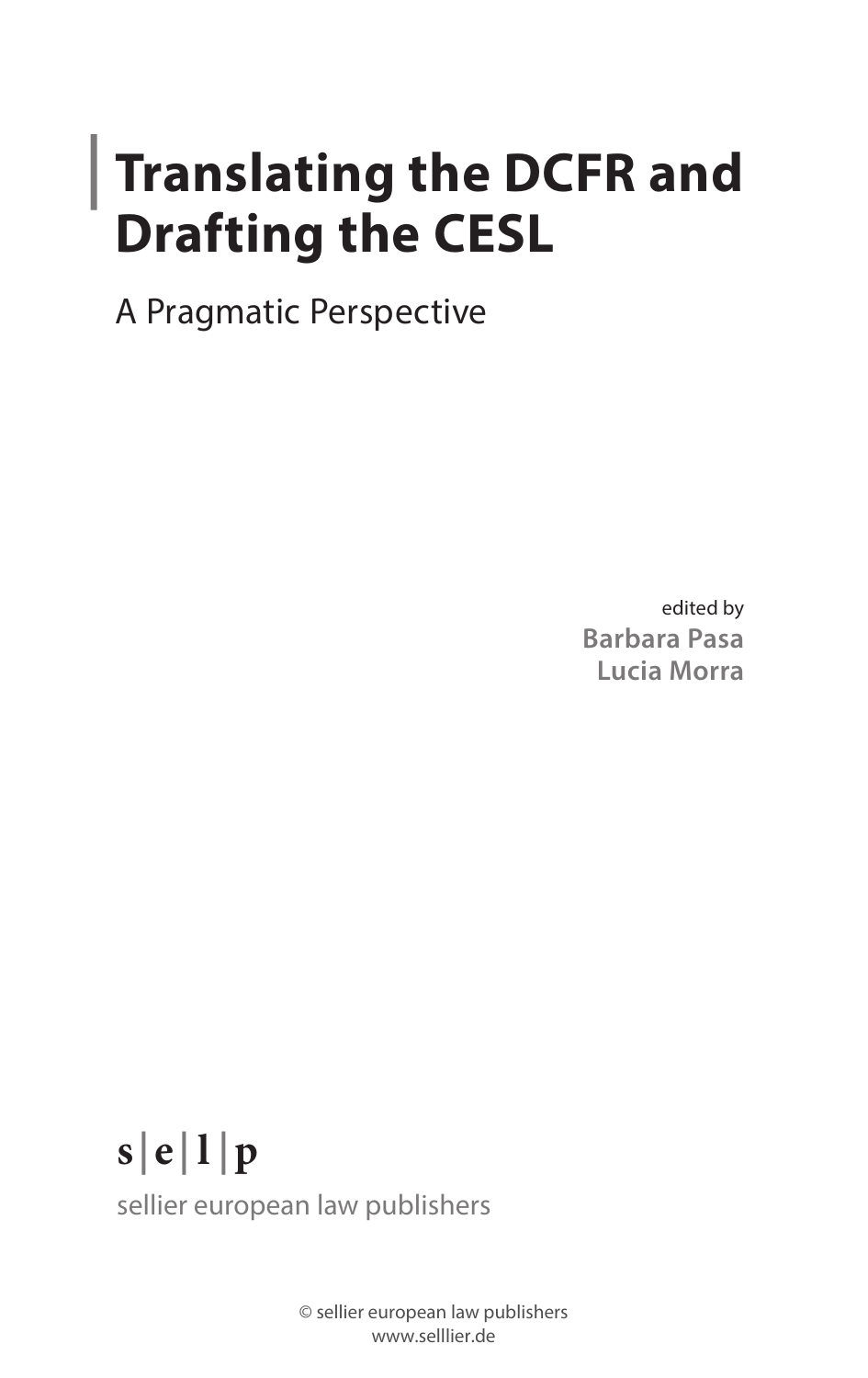ISBN (print) 978-3-86653-286-1 ISBN (eBook) 978-3-86653-606-7

The Deutsche Nationalbibliothek lists this publication in the Deutsche Nationalbibliografie; detailed bibliographic data are available on the Internet at http://dnb.dnb.de.

© 2014 by sellier european law publishers GmbH, Munich

All rights reserved. No part of this publication may be reproduced, translated, stored in a retrieval system or transmitted, in any form or by any means, electronic, mechanical, photocopying, recording or otherwise, without prior permission of the publisher.

Production: Karina Hack, Munich. Printing and binding: AZ Druck und Datentechnik GmbH, Kempten. Printed on acid-free, non-ageing paper. Printed in Germany.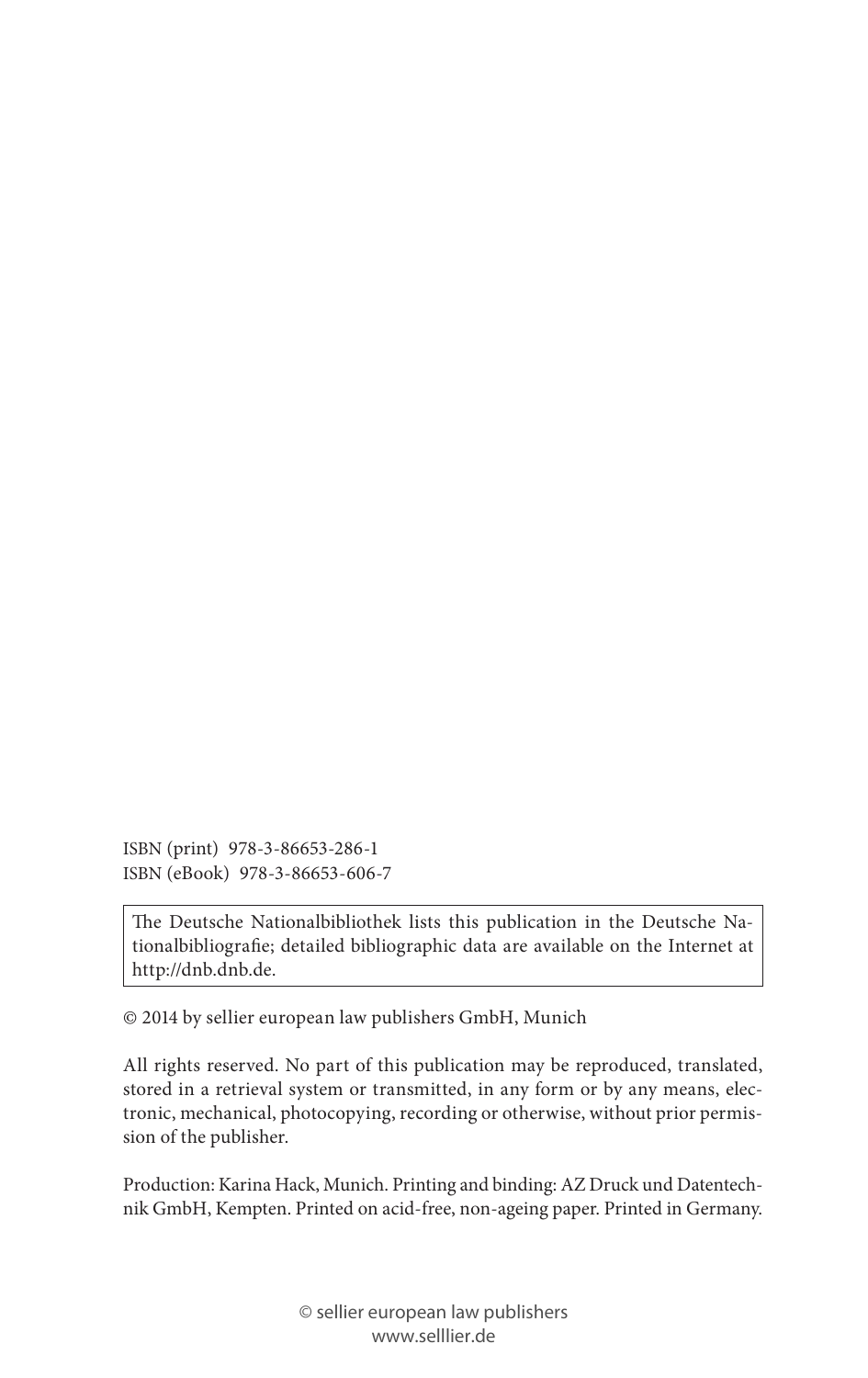## **Pragmatic Issues in Translating the DCFR and Drafting the CESL: An Introduction**

*Barbara Pasa and Lucia Morra\**<sup>1</sup>

**1.** A few words on the rationale behind this book on legal translation, after the increasing number of excellent works published in the last decade. Although the need to know something about translation of legal texts in a multilingual environment has been met on a fundamental level, what is still lacking is a common theoretical understanding of this unique enterprise, in the different fields of philosophy, linguistics, legal-linguistics, and law. The motivation behind our project, however, was not only theoretical; we were also looking for a deeper understanding of the complexity of legal translation processes, which involve many institutional and noninstitutional actors, each applying different methods of translation. To this end, we thought that it would have been useful to provide an interdisciplinary overview of the application of legal translation mechanisms to two different legal texts, a legislative text (the CESL – Proposal for an EU Regulation on Common European Sales Law) and an academic work (the DCFR – Draft Common Frame of Reference). The aim was to understand what comes *before* and lies *behind* these enterprises of legal translation, that is to say, the fundamental stages and their consequences and effects on the final outcome, both in the case of the formal legislative procedure for the adoption of a European Regulation (the CESL) and in the case of a completely different procedure (the DCFR). We also thought it was worth investigating the role of both the EU Court of Justice and the national courts, to understand what comes *after* the enterprise of legal translation, in interpretation of these sources, the CESL a source of positive law in the strict sense, and the DCFR an authoritative source in a traditional sense. Views and experience were fruitfully exchanged with European colleagues from various fields, an exchange that seems to have sown the seeds for further interdisciplinary exploration of either a practical or theoretical nature in the area of legal translation.

First, we invited a number of highly-qualified colleagues to a conference - "Prag*matic Issues in Legal Translation – From the different language versions of the DCFR to the CESL proposal*" – that took place in Torino at the end of November 2012. It was organized by the *CDCT* – *Centro di Diritto Comparato e Transnazionale (Centre for Comparative and Transnational Law)* and by the Department of Law of the University of Torino within the project "The Making of a New European Legal Culture. Prevalence of a single model, or cross-fertilization of national legal traditions?",

This Introduction is the product of a joint project. Although it has been jointly conceived and discussed, Lucia Morra has contributed section 3, Barbara Pasa section 4, while sections 1, 2, 5 and 6 were written jointly.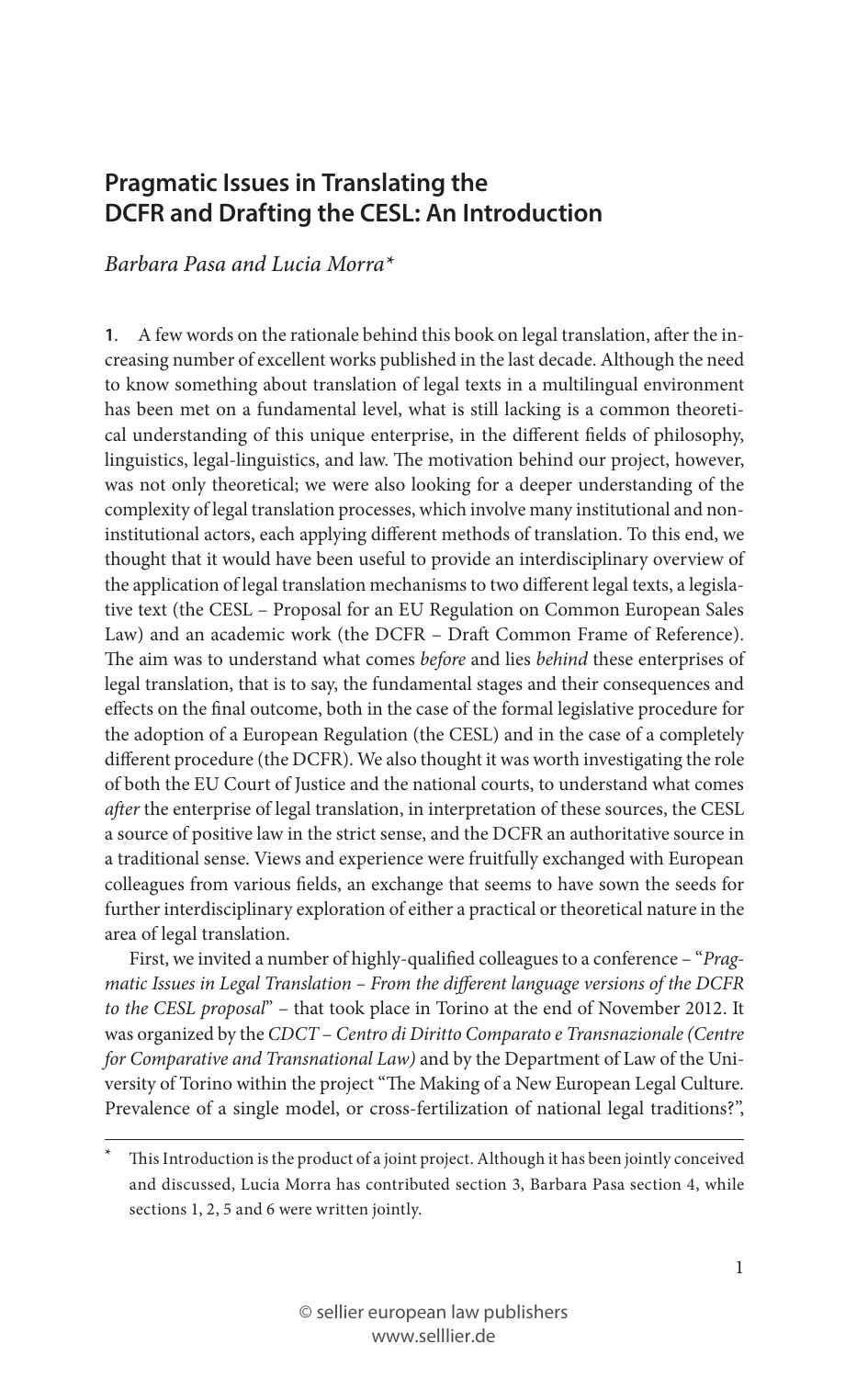coordinated by Michele Graziadei, a member of the Conference's Scientific Committee, together with Gianmaria Ajani, Silvia Ferreri, Lucia Morra, Barbara Pasa and Rodolfo Sacco. The enthusiasm with which our guests participated in the project, the collaborative atmosphere in which the conference took place and the interesting discussions raised by the various contributions encouraged us to collect the papers presented and publish them together. This publication includes papers by an emerging vanguard of scholars whose work is worthy of widespread discussion, and by well-recognized scholars in the field of legal translation, such as Susan Šarčević and Rodolfo Sacco. Together they constitute an exceptionally strong community of comparative lawyers, linguists and philosophers capable of building bridges between these inter-connecting fields.

**2.** The book is structured in four Parts. The first two are more general in approach and look at the historical and philosophical background of legal translation; the third focuses more narrowly on some stages in the translation processes that led to the DCFR and the CESL, of which the fourth Part contains a short selection.

The first Part - *Historical Outline* - outlines the historical background of legal translation, first in general terms (Chapter 1: Rodolfo Sacco), and then more concretely with many traditional examples drawn from comparative law (**Chapter 2:**  Barbara Pozzo), and finally as applied to the DCFR and the CESL (Chapter 3: Susan Šarčević). The last chapter (Chapter 4: Michele Graziadei) advances the hypothesis that the laws of the Member States may eventually spontaneously converge in attributing the same meaning to a certain term or expression within the EU.

The history of legal translation is described by a pioneer in this area, Rodolfo Sacco (Chapter 1). He shows (in French, a fitting choice, in view of the book's theme) how debate on legal translation was inspired by philosophical and linguistic research on translation. As is known, the world legal community discovered that translation was problematic only in the second half of the last century. Until then, legal concepts were not only considered to be clearly defined in each legal system, but also to be related to universal and eternal legal concepts shared by all legal cultures and languages. In such a view, the only condition for translation to be performed was finding in the target language the same concept denoted by a term of the source language, a task considered as not always easy, but feasible, at least in principle.

Confidence in the possibility of relatively straightforward translation, however, faded when both the analytical school of philosophy and hermeneutics showed that meaning is necessarily shaped by the conceptual system it is part of, and hence translation must be an indeterminate task. Following this theoretical line of argument, scholars of legal translation began to gather evidence of the impossibility of achieving uniform application of a multilingual legal text even when adopting equivalent translations, given that interpreters (judges) of that text assign it a meaning which will vary according to their legal culture and experience.

More recently, however, as scholars of applied ontology have underlined that it is possible to adopt uniform categories across different languages, and cognitive scientists have stressed that human communities approach reality in much the same way,

*Barbara Pasa and Lucia Morra*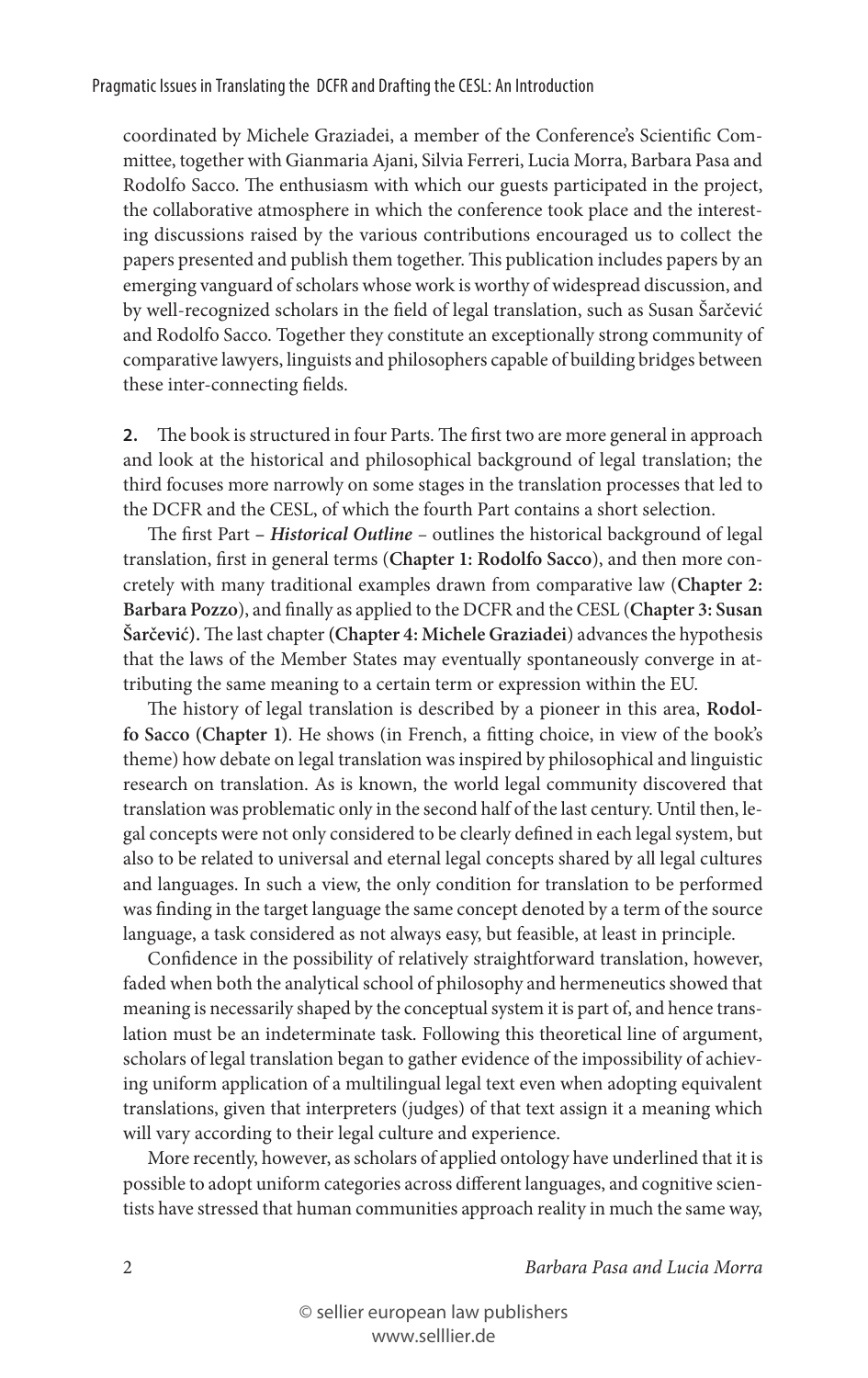the legal theoretical focus has shifted towards the idea of the possibility of translation despite its inherent indeterminacy. Indeed, legal translation is a frequent event, and many legal terms specific to a legal community are translated either by using established solutions produced and used in the development of the *jus commune* (a combination of Roman and Canon law) or by using *legal transplants* (the circulation of rules and concepts, even without a common cultural background, between legal systems). In reality, legal translators can cope with the main difficulty in legal translation (namely that law is expressed by written legal texts *and* by customary law, interpretive strategies, *and* latent notions in the interpreter's culture, which Sacco called *cryptotypes*) when they have been trained by comparative lawyers to consider both the literal meaning of the text to be translated and the operational rule behind its literal meaning.

Building on Sacco's ideas and arguments, **Barbara Pozzo (Chapter 2)** looks at the question of the untranslatability of legal concepts and traditional examples of translations, such as *contract / contrat / contratto / Vertrag* and *property / proprietà / propriété / Eigentum*. She also points out that while within the Western Legal Tradition it is customary to think of law primarily in written terms, in other legal traditions, such as in China or in Africa, this might not be the case, as the unwritten character of customary rules may prevail in the law in action. Furthermore, legal rules, whether oral or written, might be profoundly influenced by invisible patterns of ordering that need to be revealed before the rules are translated. Hence a necessary task in each legal translation process is to understand the culture in which the rules to be translated are rooted, an understanding that in some cases may prove of extreme importance. Lastly, Pozzo looks at the myth of equivalence, a myth that seems to become "a chimera when legal translation has to face the numerous issues and challenges connected with European multilingualism". Pozzo concludes by pointing out that in the European legal context, English is used as a "neutral or descriptive language" associated with a classic civil law background; it has reached the status of a *lingua franca* at the cost of becoming a Continental legal English which differs from British legal English. In the near future a new translation task could then prove necessary: translating EU-English into British English.

**Susan Šarčević (Chapter 3)** analyzes in detail the specific difficulty of the EU translation enterprise, a complex interplay between different legal languages and different legal systems. The main problem of EU legislation is not the scarcity of terminological equivalences amongst the EU legal languages, but rather the fact that this legislation must be integrated into the legal systems of the Member States and applied by national courts, and hence European legal terms tend to be interpreted according to national rather than EU law.

As regards terminological choices, although translating EU legislation is, or should be, an act of comparative law, most of the European Commission's DGT (Directorate General for Translation) translators have little-to-no knowledge of their own national law and insufficient knowledge of EU law. Therefore, they often prefer to translate terms literally (*calques*) or to use similar lexical units (*loanwords*) without analyzing or understanding the underlying concept, an approach that casts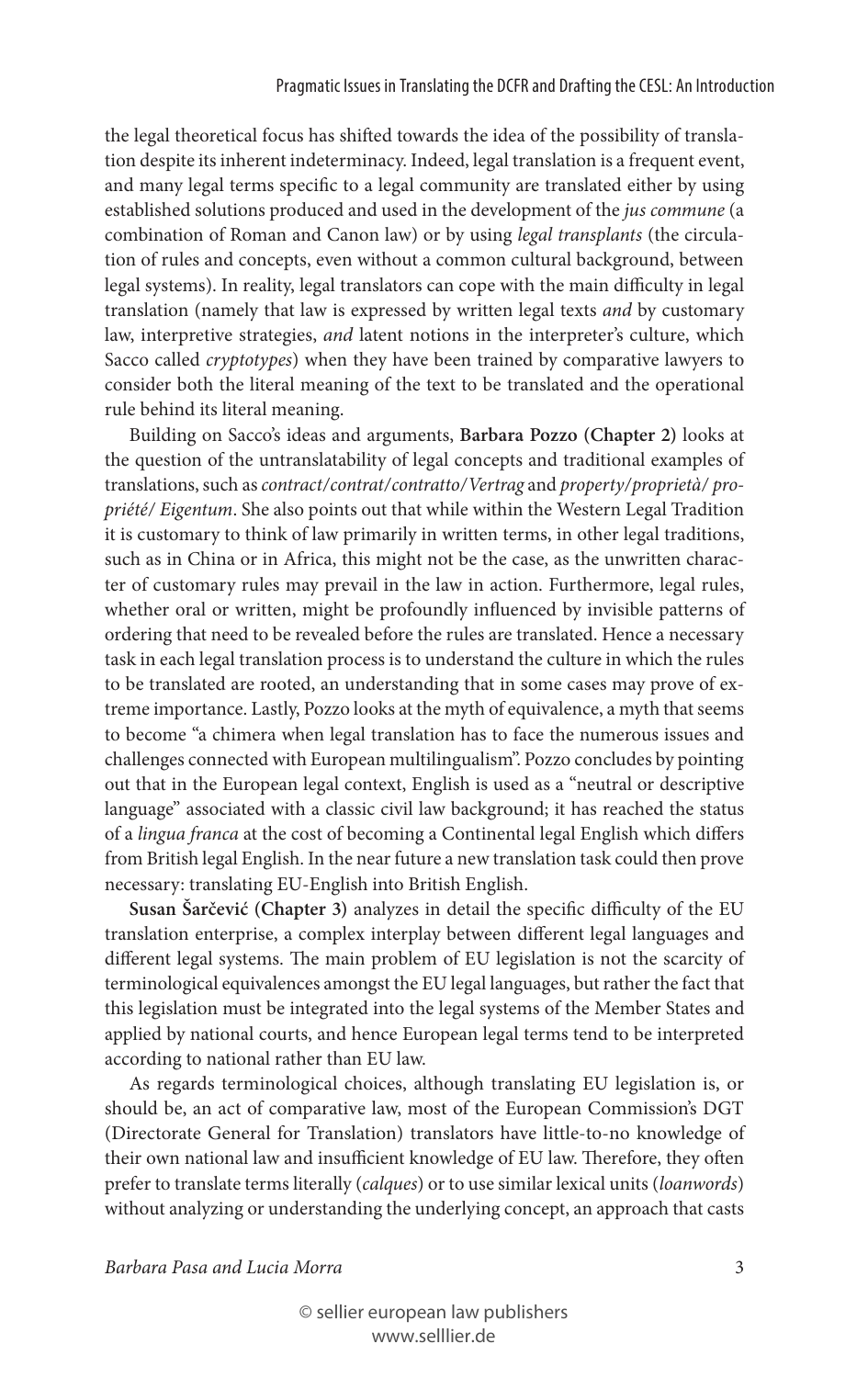doubt on the effectiveness of EU translations, since it often leads to a high degree of formal equivalence at the expense of quality. Šarčević considers the impact this practice has on some myths of EU multilingual lawmaking: the principle of equal authenticity (all texts of EU primary and secondary law, including subsequent translations, are deemed 'originals' and legally binding), its underlying presumption of equal meaning (all authentic texts of a single instrument have the same meaning), and the principle of legal certainty (the effects of the legislation must be foreseeable). She does it analysing some definitions (i.e. *goods*) and general clauses (*good faith and fair dealing*) in the DCFR and the CESL. She assumes that definitions play a keyrole in creating uniform European concepts and are, thus, a vital tool for achieving greater predictability and legal certainty in general.

**Michele Graziadei (Chapter 4)** ) analyses the enterprise of translation of European law in relation to Mikhail Bakhtin's concept of heteroglossia. Like the Russian linguist, Graziadei assumes that there are no neutral words because all languages represent their own distinct view of the world, characterized by its own meaning and values. In his view, each text enacted by the EU is an "historic artifact representing a plurality of registers, of points of view, of styles, leading to inevitably hybrid utterances, which altogether give voice to the EU in the many languages of Europe". Each language of the law in all the Member States is strongly enriched by this juxtaposition between different "voices", that are part of what creates meaning between and beyond EU legal texts. Graziadei, drawing examples from his personal experience, sets out to describe EU multilingual law making and how it shapes language – in particular, interaction and negotiation among members of a working group trained as lawyers in different national contexts. A key practice is resorting to terms and expressions already in use at the level of national law, to express European concepts exclusively associated with European law. This practice in itself is not new: linguists have shown how over time new meanings are regularly associated with pre-existing words. However, the real difficulty in the EU context is grasping under what conditions a given term or expression has a new EU meaning, or a meaning used under the law of a Member State. Deciding on this point involves policy considerations, because the more Europeanized concepts are introduced, the more national private law systems come under pressure.

**3.** The second Part of the book - *Theoretical Issues in Legal Translation* - introduces the philosophical and legal-linguistic debate on the relationship between law, language and translation, using as examples some parts of the multilingual translations of the DCFR and CESL. Regarding the rhetorical question of translatability *versus* untranslatability, the *leitmotif* of chapters in this second Part is the awareness that only imperfect translation is feasible, and that different translations of the same legal text will necessarily have different nuances.

The question of the feasibility of legal translation, as said above in the first Part, has been investigated in theoretical terms since the second half of the last century, mainly after the philosopher Willard Van Orman Quine illustrated the radical indeterminacy of translation, imaging the situation of a linguist approaching a "hith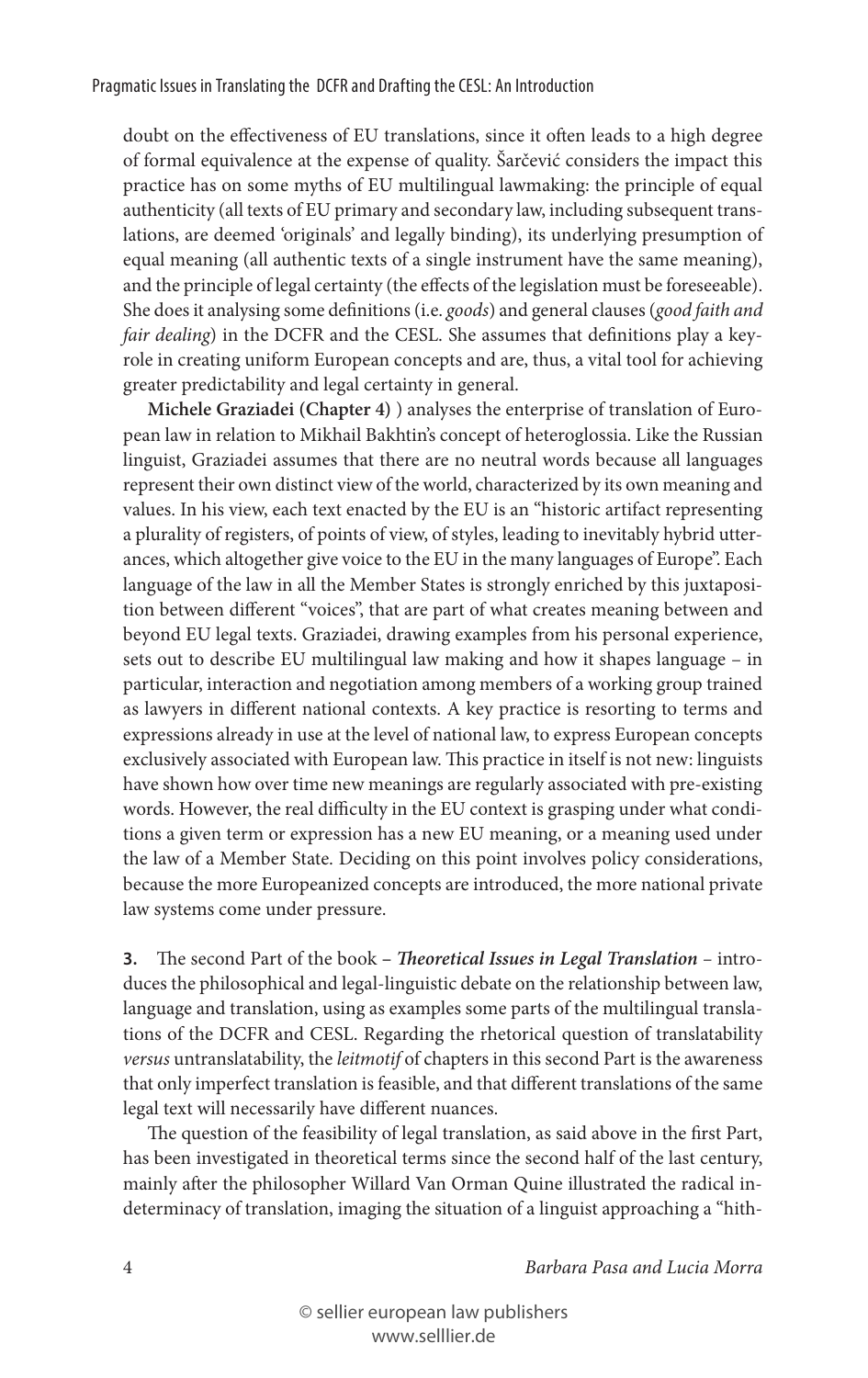erto unknown language". Since then, legal scholars have debated the possibility of a determinate translation of legal texts: if the meaning of a legal concept depends to a large extent on the conceptual legal system it belongs to, it follows that it cannot have a determinate translation in another legal system. As said above, many irreducible differences between the concepts characterizing each legal system have been identified since then. At the same time, the need for translations between different legal languages has grown, and translations have been successfully performed despite these differences. After all, the communication between the various legal cultures of the EU negates one of the pre-conditions of Quine's experiment. Only when there is no previous point of contact between two languages, does translation between them prove to be an indeterminate enterprise, and obviously this is not the case with legal translation in the EU context: the very idea of creating 'common', shared, law for different legal systems demonstrates that their legal cultures have been in contact for a considerable time. Despite its inherent indeterminacy, legal translation of EU texts cannot then have the dramatic consequences it has in Quine's experiment: terminological equivalences chosen by legal translators are surrounded by a halo of indeterminacy, but this is generally restrained by the interpretive praxis of the legal communities. After all, legal translation cannot have a more determinate outcome than ordinary communication: just as communication succeeds in ordinary exchanges despite differences between meanings built by speakers and by their interpreters, in the same way legal translation takes place despite unavoidable differences between the meanings given to the words by the translators.

Thus, the legal theoretical focus considers now what (if anything) makes a legal translation possible, what 'possible', or better, 'successful' may mean in this context, and how the necessary differences between concepts coined in different legal systems may be mitigated. The idea is that legal translation is possible, and to be successful – and in the case of multilingual normative texts, this means that the different language versions of a statute, regulation or directive have the same legal effects - it needs a common frame of reference, to be either built or retrieved.

A common frame of reference may be described as a shared cognitive environment, namely a set of assumptions shared by a community and widely expected to be easily accessible and retrievable by its members. The relationship of this shared set of values with translation is underlined by **Francesca Ervas (Chapter 5**). Speakers communicate thoughts using semantic representations (coded meanings, namely meanings conventionally attached to linguistic units, see also Visconti, in this volume), and these representations will only 'guide' the addressees in recovering these thoughts. Failures in translation happen because addressees must enrich the semantic representations encoded by an utterance in order to transform them in the proposition expressed - in a complete thought -, and different languages make different strategies of enrichment possible: for instance, a language may be equipped to encode very subtle nuances, whilst another one may express equivalent nuances encoding only vague semantic constraints on the interpretation, thus forcing translators to produce inferences through the interaction of the coded meanings with contextually relevant data (see also Engberg, in this volume). This *pragmatic* 

*Barbara Pasa and Lucia Morra* 5